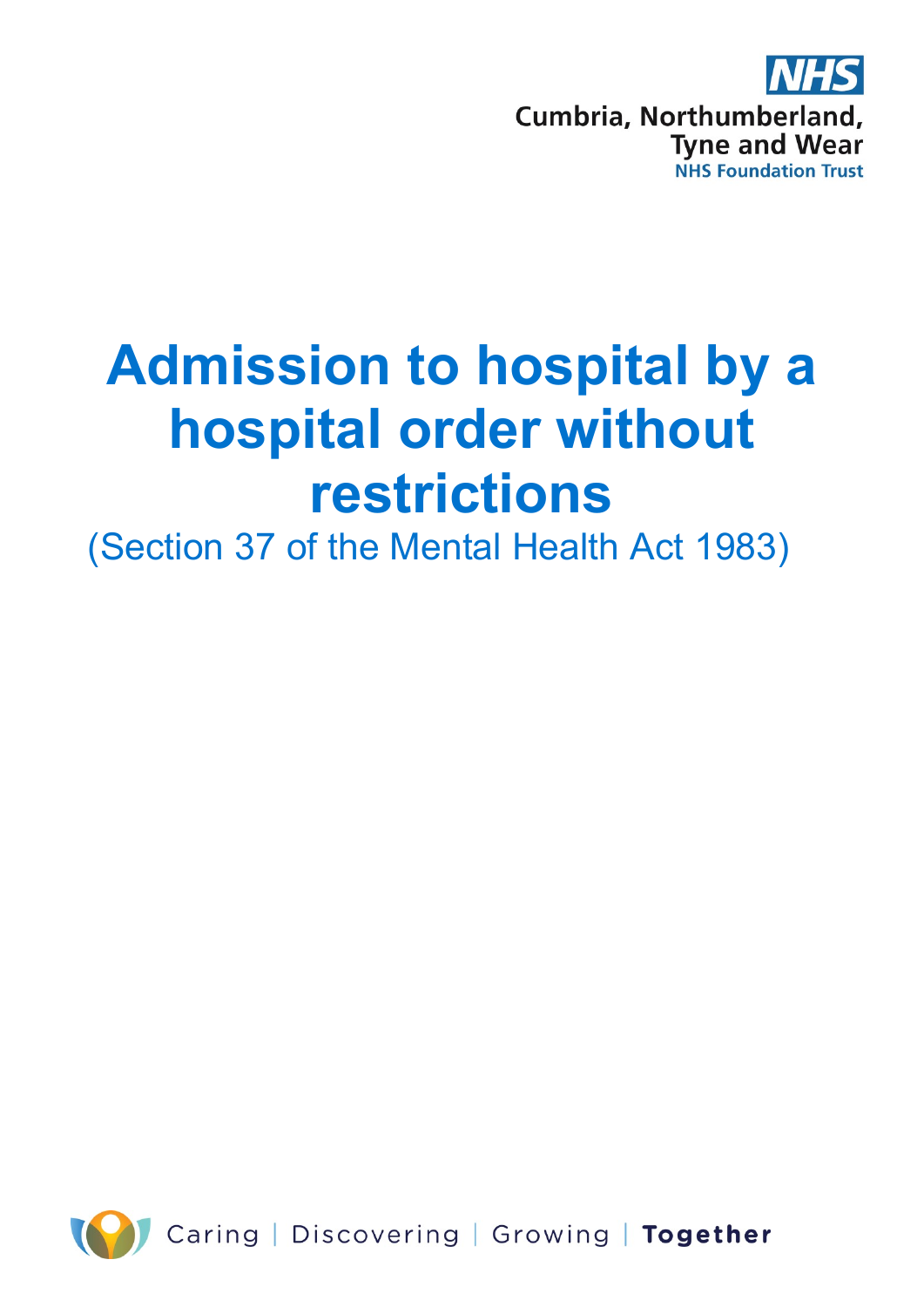| 1. Patient's name                                                                |  |
|----------------------------------------------------------------------------------|--|
| 2. Name of person in<br>charge of your care<br>(your "responsible<br>clinician") |  |
| 3. Name of hospital and<br>ward                                                  |  |
| 4. Date of your hospital<br>order                                                |  |

#### **Why am I in hospital?**

You are being kept in this hospital on the order of the Court. The Court has said you can be kept here under section 37 of the Mental Health Act 1983.

This is called a "hospital order". It means that two doctors have told the Court that they think you have a mental disorder and that you need to be in hospital.

#### **How long will I be here?**

You can be kept here for up to six months at first so that you can be given the treatment you need.

You must not leave during this time unless the person in charge of your care (your responsible clinician) tells you that you may. If you try to leave, the staff can stop you, and if you do leave you can be brought back.

#### **What happens next?**

Your responsible clinician will tell you when they think you are well enough to leave hospital. If your responsible clinician thinks that you need to stay in hospital for longer than six months, they can renew how long you can be kept in hospital for up to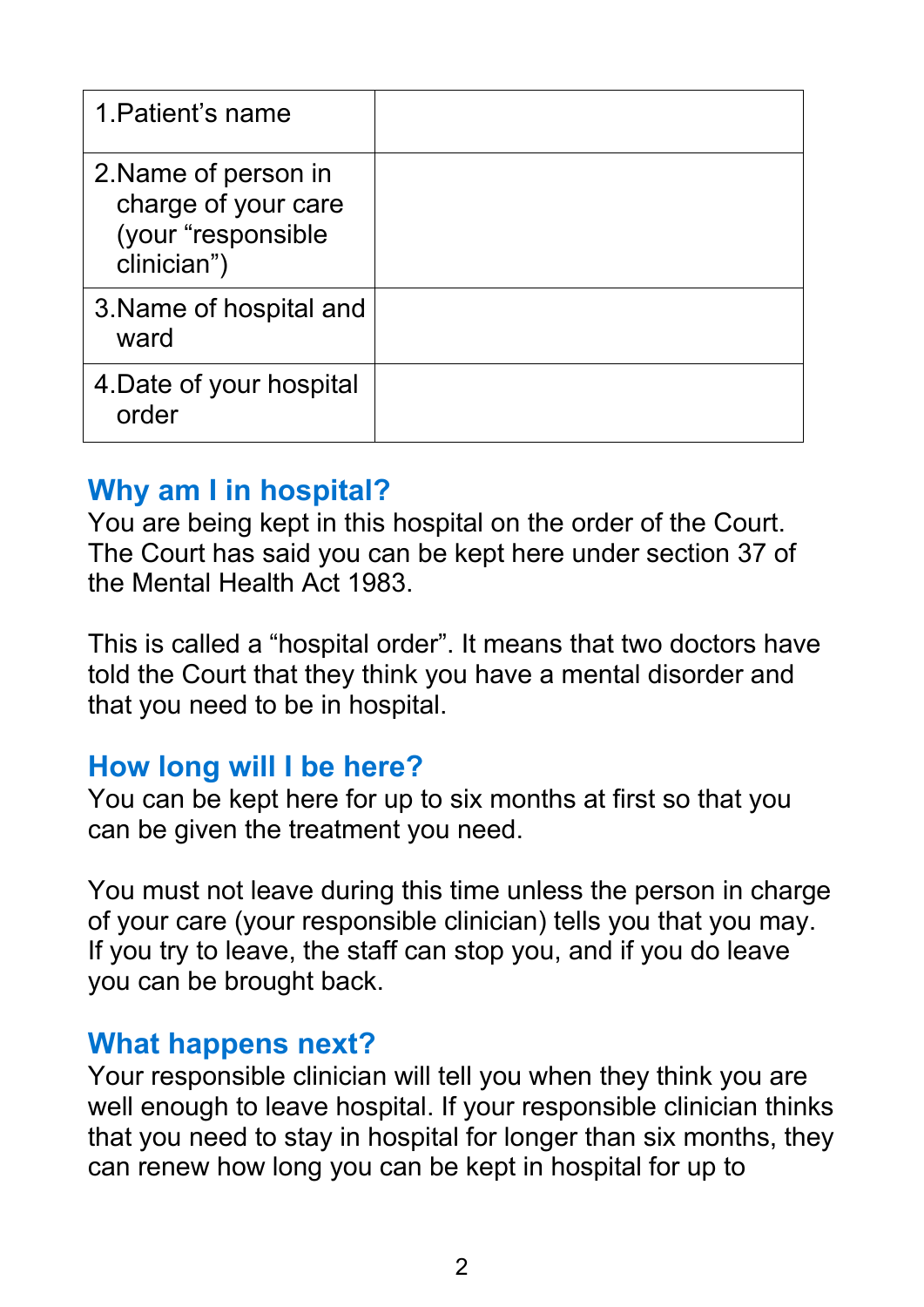another six months, and then for up to a year at a time. Your responsible clinician will talk to you about this towards the end of each period.

### **Can I appeal?**

Yes. You can ask the Court to look at your case again. If you want to do this you must do it quickly, and it is best to ask a solicitor to help you. Ask the hospital staff about this and they will give you another leaflet.

You can also ask the Hospital Managers to let you leave hospital. You can do this at any time. The Hospital Managers are a special committee of people set up within the hospital to decide whether people should be kept in hospital. The Hospital Managers may want to talk to you before deciding whether to let you leave.

You can write to the Hospital Managers at your local Mental Health Act Office at either:

| <b>Mental Health Act Office</b> | <b>Mental Health Act Office</b> |
|---------------------------------|---------------------------------|
| <b>St Nicholas Hospital</b>     | <b>Carleton Clinic</b>          |
| <b>Jubilee Road</b>             | <b>Cumwhinton Drive</b>         |
| Gosforth                        | Carlisle                        |
| Newcastle upon Tyne             | Cumbria                         |
| NE3 3XT                         | CA <sub>1</sub> 3SX             |

Or you can ask a member of staff to help you contact the Hospital Managers.

After your hospital order has been in place for six months, both you and your nearest relative can also ask a Tribunal to say that you should not be kept in hospital. This leaflet explains further down who your nearest relative is.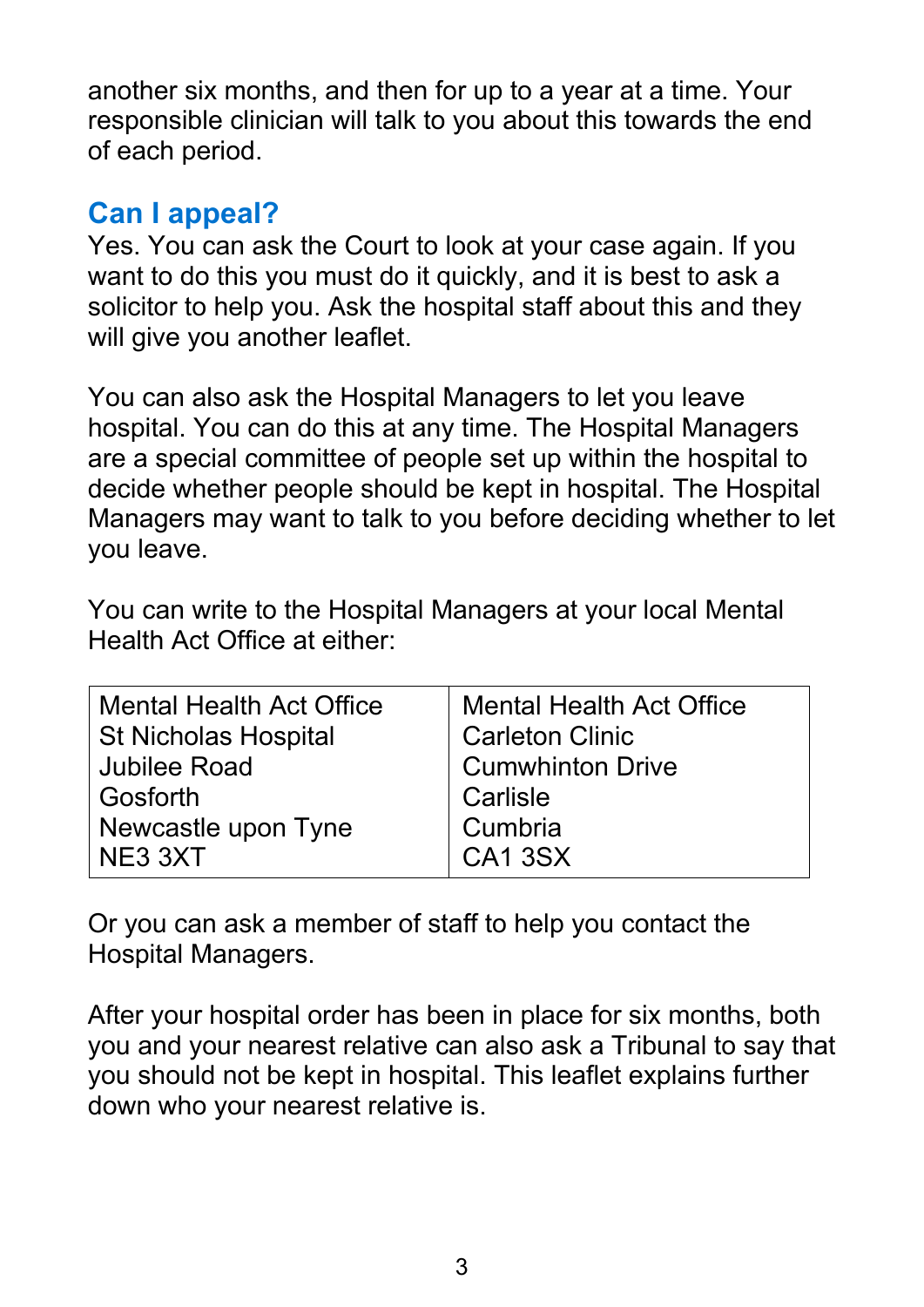## **What is a Tribunal and what happens?**

The Tribunal is an independent panel which can decide whether you should be allowed to leave the hospital. It will hold a meeting with you and with staff from the hospital who know you. This meeting is called a "hearing". You can ask someone else to come to the hearing to help you, if you want. Before the hearing, the members of the Tribunal will read reports from the hospital about you and your care. One of the members of the Tribunal will also come to talk to you.

## **When can I apply to the Tribunal?**

After your hospital order has been in place for six months, both you and your nearest relative can apply to the Tribunal once during the next six months. Both of you may apply once in each year that you are kept in hospital after that.

If you want to apply to the Tribunal you can write to: The Tribunals Service PO BOX 8793 5th Floor Leicester LE1 8BN Tel. 0300 123 2201

You can ask a solicitor to write to the Tribunal for you and help you at the hearing. The hospital and the Law Society have a list of solicitors who specialise in this. You will not have to pay for help from a solicitor with this. It is free of charge under the Legal Aid scheme.

## **What treatment will I be given?**

Your responsible clinician and other hospital staff will talk to you about any treatment that you need for your mental disorder. In most cases you will have to accept their advice.

After three months, there are special rules about any medicine or drugs you are being given for your mental disorder. If you do not want the medicine or drugs, or are too ill to say whether you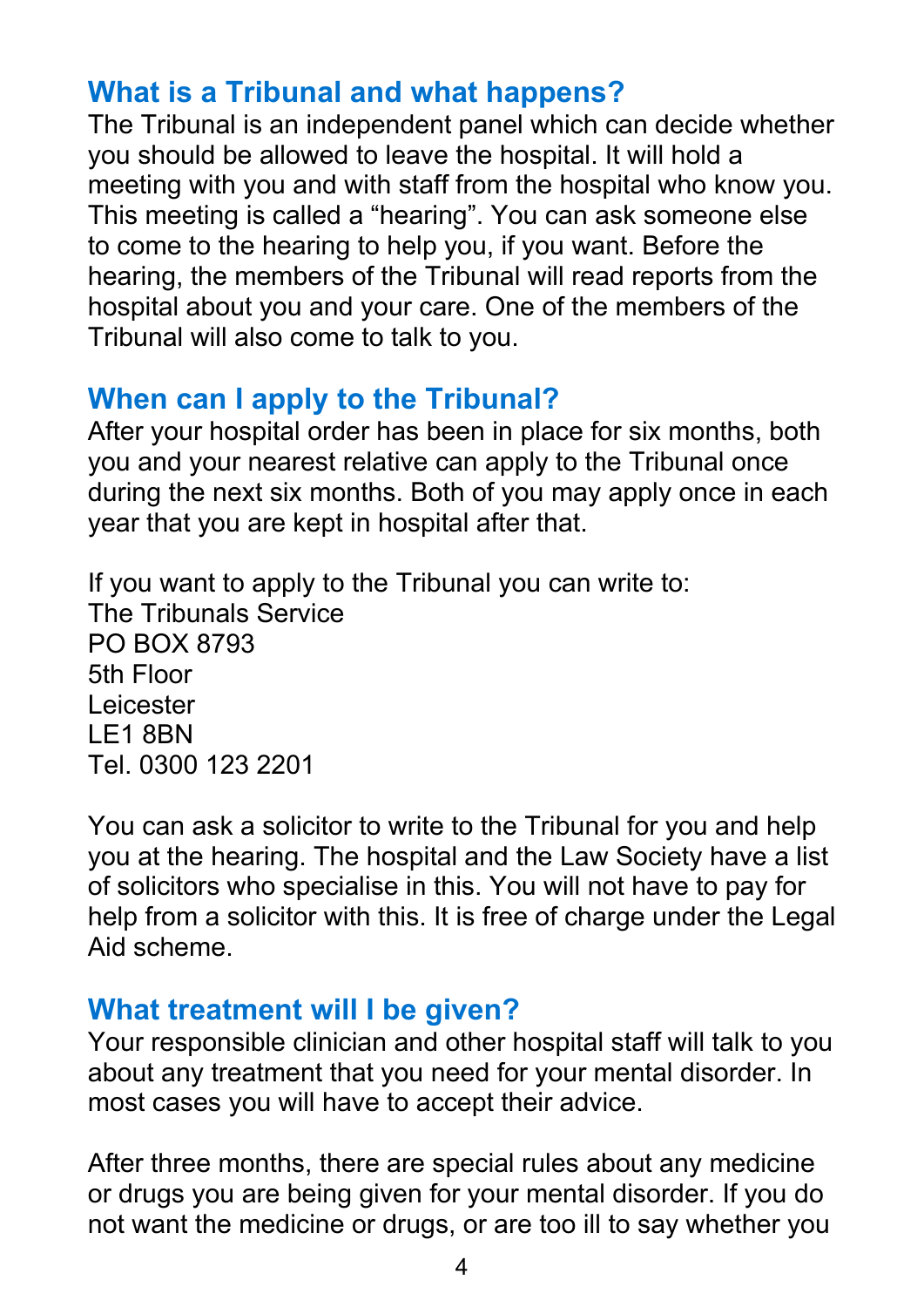want them, a doctor who is not from this hospital will visit you. This independent doctor will talk to you and to staff at the hospital who know you. The independent doctor will decide what medicine and drugs you can be given. Unless it is an emergency, these are the only medicine and drugs you can be given without your agreement.

This independent doctor is called a SOAD (Second Opinion Appointed Doctor) and is appointed by an independent Commission which monitors how the Mental Health Act is used.

There are different rules for some special treatments, like electro-convulsive therapy (ECT). If the staff think you need one of these special treatments, the rules will be explained to you and you will be given another leaflet.

#### **Help from an independent mental health advocate**

You are entitled to help from an independent mental health advocate if you want it. These advocates are independent of people involved in your care. They can help you get information about your care and treatment, why you are being kept in hospital, what it means and what your rights are. They can come to see you and help you understand what you are told by people involved in your care and treatment. If you want, they can help you talk to these people or they can talk to them for you. They can also help you with the Tribunal.

You can contact the independent mental health advocacy service yourself. Please ask a member of staff for the telephone number. There should be a telephone where you can talk to them in private. You can ask a member of staff where this is.

If you do not want to contact the advocacy service yourself, you can ask a member of staff to contact the advocacy service for you. You can also ask your nearest relative to contact the advocacy service for you.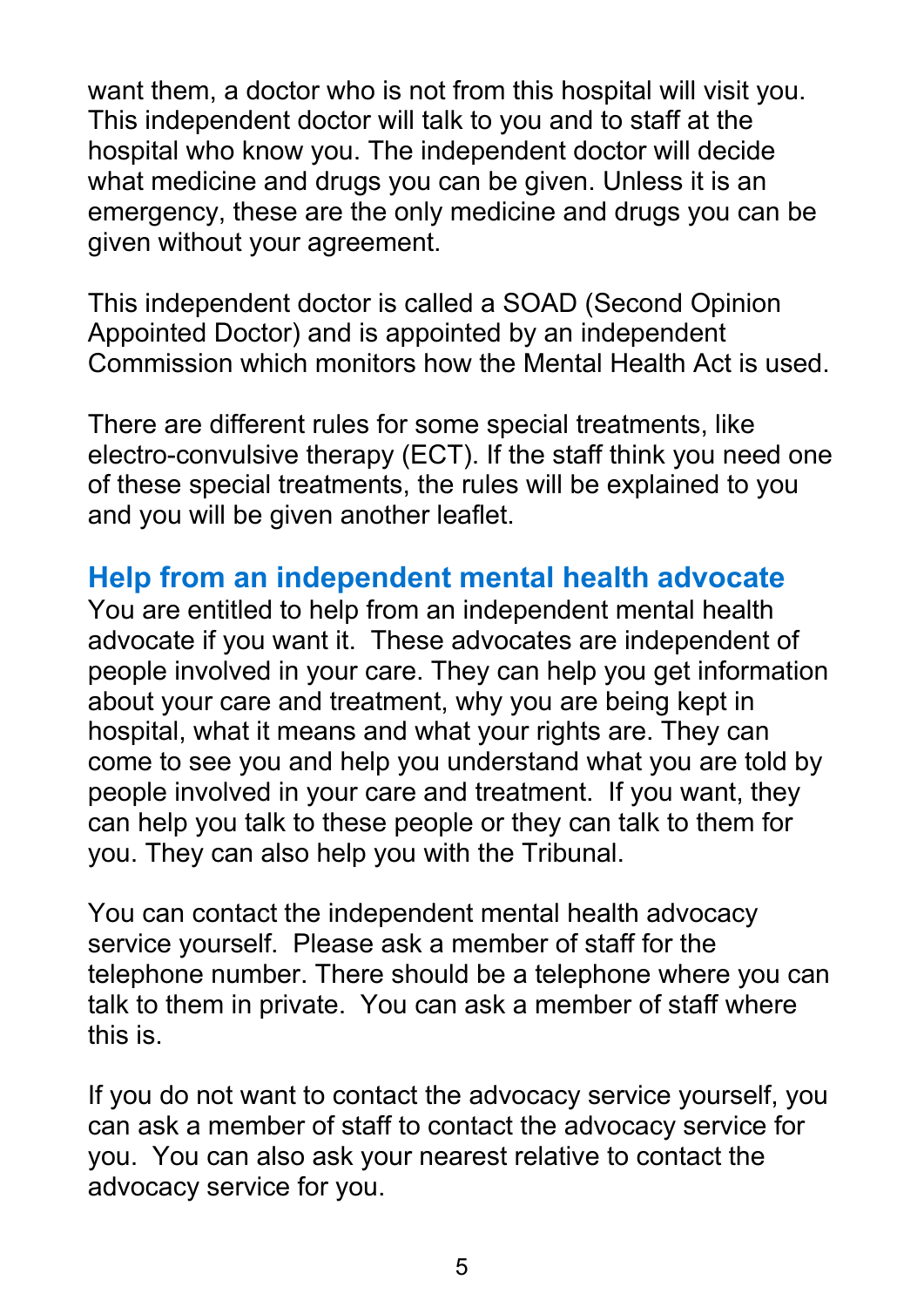#### **Letting your nearest relative know**

A copy of this leaflet will be given to the person the Mental Health Act says is your nearest relative.

There is a list of people in the Mental Health Act who are treated as your relatives. Normally, the person who comes highest in that list is your nearest relative. The hospital staff can give you a leaflet which explains this and what rights your nearest relative has in connection with your care and treatment.

In your case, we have been told that your nearest relative is:

If you do not want this person to receive a copy of the leaflet, please tell your nurse or another member of staff.

#### **Changing your nearest relative**

If you do not think this person is suitable to be your nearest relative, you can apply to the County Court for someone else to be treated as your nearest relative instead. The hospital staff can give you a leaflet that explains this.

## **Your letters**

All letters sent to you while you are in hospital will be given to you. You can send letters to anyone except someone who has said they do not want to get letters from you. Letters to these people can be stopped by the hospital staff.

#### **Code of Practice**

There is a Code of Practice that gives advice to the staff in the hospital about the Mental Health Act and treating people for mental disorder. The staff have to consider what the Code says when they take decisions about your care. You can ask to see a copy of the Code, if you want.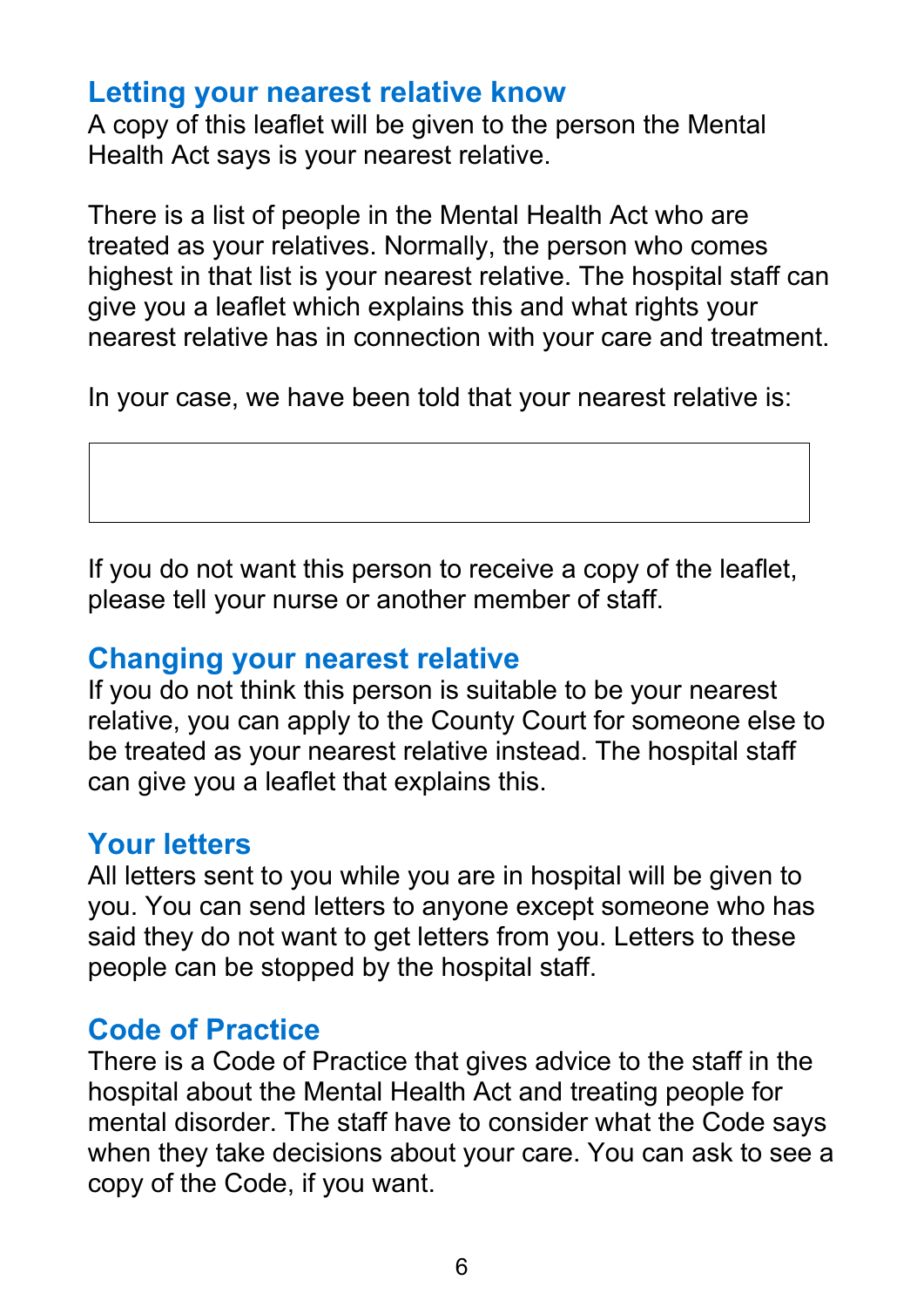## **What if I have a comment, suggestion, compliment or complaint about the service?**

If you want to make a comment, suggestion, compliment or complaint you can:

- talk to the people directly involved in your care
- ask a member of staff for a feedback form, or complete a form on the Trust website www.cntw.nhs.uk (click on the 'Contact Us' tab)
- telephone the Complaints Department Tel: 0191 245 6672
- email [complaints@cntw.nhs.uk](mailto:complaints@cntw.nhs.uk) Please note that information sent to the Trust via email is sent at your own risk
- We are always looking at ways to improve services. Your feedback allows us to monitor the quality of our services and act upon issues that you bring to our attention.

You can provide feedback in the following ways:

- the quickest way for you to do this is to complete our short online survey at www.cntw.nhs.uk/poy
- complete a Points of You survey, available on wards, reception areas or from staff.

If you do not feel that the hospital complaints procedure can help you, you can complain to an independent Commission. This is called the Care Quality Commission and it monitors how the Mental Health Act is used, to make sure it is used correctly and that patients are cared for properly while they are in hospital. The hospital staff can give you a leaflet explaining how to contact the Commission.

#### **Further help and information**

If there is anything you do not understand about your care and treatment, a member of staff will try to help you. Please ask a member of staff to explain if there is anything in this leaflet you do not understand or if you have other questions that this leaflet has not answered. Please ask if you would like another copy of this leaflet for someone else.